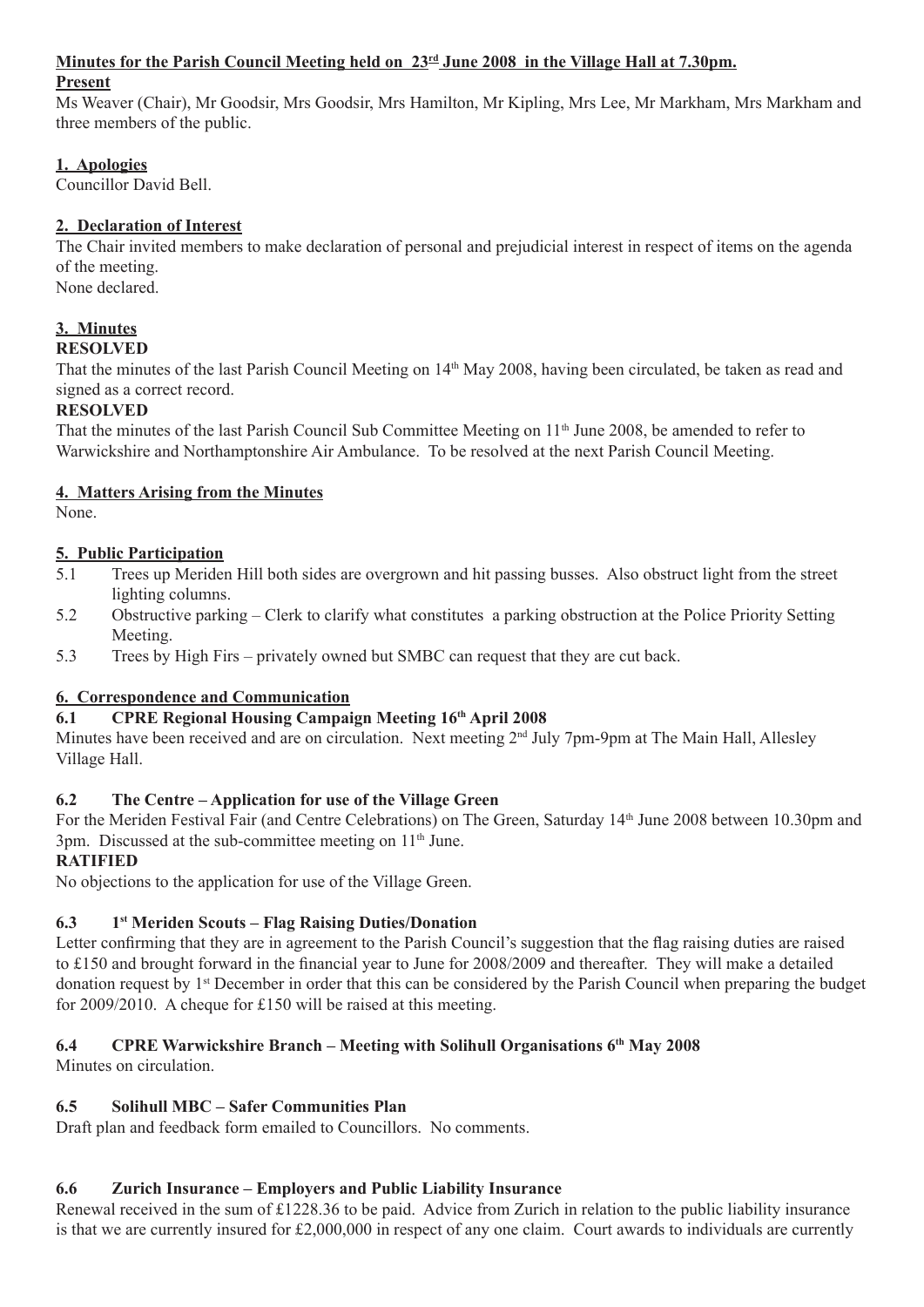exceeding £3,000,000 and the Parish Council need to ensure they are adequately covered for awards made to more than one person arising from the single accident. To increase this to  $£5,000,000$  it will cost an additional  $£60.38$ (inclusive of Insurance Premium Tax).

# **RESOLVED**

After discussion at the sub-committee, resolved that the Public Liability Insurance be raised to £5,000,000 at the additional premium of £60.38 (inclusive of Insurance Premium Tax).

# **6.7 AGREED**

At the request of Mrs Markham that the sub-committee groups be listed on the agenda for the Parish Council meetings in order that reports can be given as necessary.

# **6.8 West Midlands Police – Rural Assembly Meeting**

Notification of next meeting date 2nd July 7.30pm at the Civic Suite at the Council House. Mr Markham attending. Minutes of meeting on  $10<sup>th</sup>$  April on circulation.

# **6.9 Best Kept Village Competition 2008**

Letter enclosing David Howell's judging sheet which is on circulation. Notification of results; Meriden 4<sup>th</sup> 77 points, Hampton in Arden  $3<sup>rd</sup>$  79 points, Bartson  $2<sup>nd</sup>$  84 points, Berkswell 1<sup>st</sup> 86 points.

Thank you to Shirley Goodsir for accompanying judge on his tour of the Village.

#### **6.10 Solihull MBC – Application for a modification order to add a public footpath Birmingham Road to Maxstoke Lane, Meriden**

Request for additional information from SMBC for the Parish Council to proceed with the application. Information required:

- Details of the obstruction on the footpath? Originally overgrown. 18 months to 2 years ago the garage owner erected a fence.
- Additional witness evidence covering 1971-1991. Mr Goodsir to look at old village map in the Queens Head for evidence of the footpath.

#### **7. Receive Reports**

None.

# **8. Village Matters**

#### **8.1 Land adjacent to Meriden Garage**

The matter did not go to planning committee on  $21<sup>st</sup>$  May but will definitely go on  $2<sup>nd</sup>$  July.

#### **8.2 Village Appraisal Update / Finance / Purchase of Equipment**

57% return on questionnaires has been achieved.

Newsletter has been printed and distributed thanking residents for completing questionnaire and requesting volunteers to become involved in theme groups to produce Appraisal Report.

The Prize Draw evening is on 1st July at 7.30pm Heart of England Social Club. The Mayor/Mayoress will be attending to carry out the draw. All welcome.

The next Steering Group meeting is on Thursday 17<sup>th</sup> July at 7.39pm, Heart of England Social Club.

Clerk is required to purchase the £50 prize draw vouchers from Marks and Spencer and John Lewis. £50 has been donated by the Meriden Rotary Club towards the John Lewis Vouchers and has been paid into the Parish Council Bank. Cheques will need to be raised at this meeting.

#### **AGREED**

Two cheques for £50 to be raised at this meeting.

The Grants from both Awards for All and Solihull MBC covered the purchase of equipment ie a laptop, screen and projector. Clerk will be purchasing this equipment. Awards for All bid budgeted £600 for projector and screen. Other equipment suggested was flip chart/whiteboard/whiteboard pens/flipchart paper.

# **8.3 Maxstoke Lane Development Update**

Minutes of meeting between Acting Chief Executive, Three Ward Councillors, Iain Hillis (Cabinet Members for Resources), Mike Swallow, Rosie Weaver, Bob Kipling, Julie Hall, on 19th May circulated. Follow up meeting will be 11th September at 4pm in Civic Suite.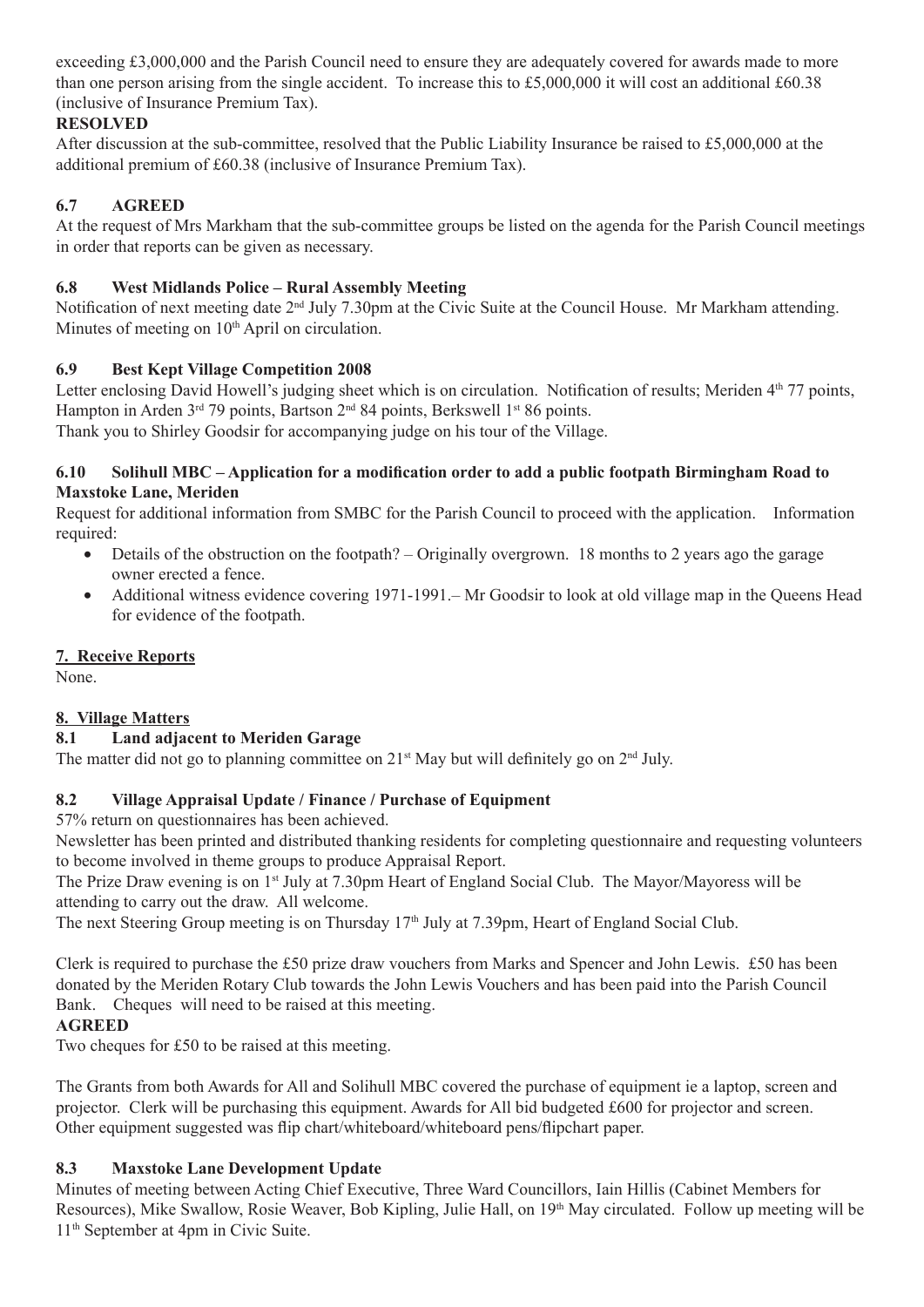Ms Weaver met with new Cabinet Member for resources, Ken Hawkins at the playing fields to show him the site.

Due to poor responses being received from our land agent and solicitors, Ms Weaver went to see a contact with knowledge in this area. He advised that Wright Hassall are a good firm. DTZ who are land agents used by Solihull MBC are notably recognised as expensive but always deliver best value. Suggested that the Parish Council use DTZ as well as Solihull MBC as this would save costs.

Meeting with Wright Hassall Solicitors which Chair and Clerk attended on 11<sup>th</sup> June. Notes read out at the sub committee meeting on 11<sup>th</sup> June. Clerk has now written to Mark Rogers, Acting Chief Executive of Solihull MBC re the issues highlighted with Wright Hassall. Awaiting response.

Letter received from Wright Hassall advising that from  $19<sup>th</sup>$  May to date fees incurred amount to £710. (Charge out rate of £190 per hour.) Where the input of an experienced commercial property solicitor is not required, assistants in the team will be used whose charge out rate is less then Mr Millar. A provisional estimate of fees in the region of £1,000 for the next 12 months. Terms of Engagement and Terms of Business copied to each Councillor. Parish Council is required to sign a copy of the Terms of Engagement and return it to the Solicitors for their file. Please review both documents and pass any comments to Clerk by next Monday 30<sup>th</sup> June. If no comments received, Clerk will sign Terms of Engagement and return to Wright Hassall.

# **8.4 Changing Rooms Repairs**

The changing rooms are in a poor state internally. Photographs taken by the Clerk available for Councillors. Children/youths have been climbing on roof causing damage. Plasterboard has fallen down internally and has left a large hole in the ceiling. Quote being obtained from Ralph Ledbrook (who carried out original roof repairs) to repair roof externally and patch roof inside. Tidy up facia boards in the sum of £1500 plus VAT.

# **RATIFIED**

To instruct builder in respect of repairs in the sum of £1500 plus VAT.

# **8.5 Antisocial behaviour on the playing fields.**

Reports of antisocial behaviour leading up to the Mega Ride have been reported to Inspector Nigel Sarling and we have requested police presence in the area. Local resident is logging incidents and these will be taken to the Police Priority Setting Meeting on 27<sup>th</sup> June at Balsall Common Village Hall. Clerk and Mrs Markham attending.

#### **8.6 Safety improvements at playing fields update.**

Quotation received from Wicksteed Leisure for safety surfacing and swing seat replacements in accordance with safety inspection approx £2,000 plus VAT. Sent to Mike Swallow at Solihull MBC as they requested. Response received stating that improvements can be paid for by Solihull MBC but they are to be deducted from gross proceeds of sale.

#### **RATIFIED**

Clerk to instruct Wicksteed to carry out the improvements in view of the Health and Safety issue. To write to Solihull MBC and continue negotiating for improvement costs not to be deducted from gross proceeds of sale. Response awaited from SMBC

Wicksteed cannot commence works for 6-8 weeks. Clerk has therefore instructed Advanced Maintenance Services to remove the swing seats to avoid the Parish Council incurring any liability in case of an acciden. Swings have now been removed.

#### **8.7 Heart of England Football Alliance, Summer Academy - update.**

Chair and Clerk have meeting with representatives of Heart of England Football Alliance on Wednesday to assist them in making a bid to the Football Foundation for equipment/goal posts. A flyer will be going in the book bags at the junior school. There is a very soggy patch on the playing field which is within the pitch boundaries. They have requested that the pitch is moved to run along the far hedge (apparently this is where it was some time ago).

#### **AGREED**

That the pitch can be moved.

#### **8.8 Additional – Tennis Courts**

Weekly glass sweeping has not been carried out as previously agreed. New volunteers, Mr and Mrs Goodsir, Mrs Markham and Mrs Hall. To alternate weeks. Mrs Markham to produce a rota.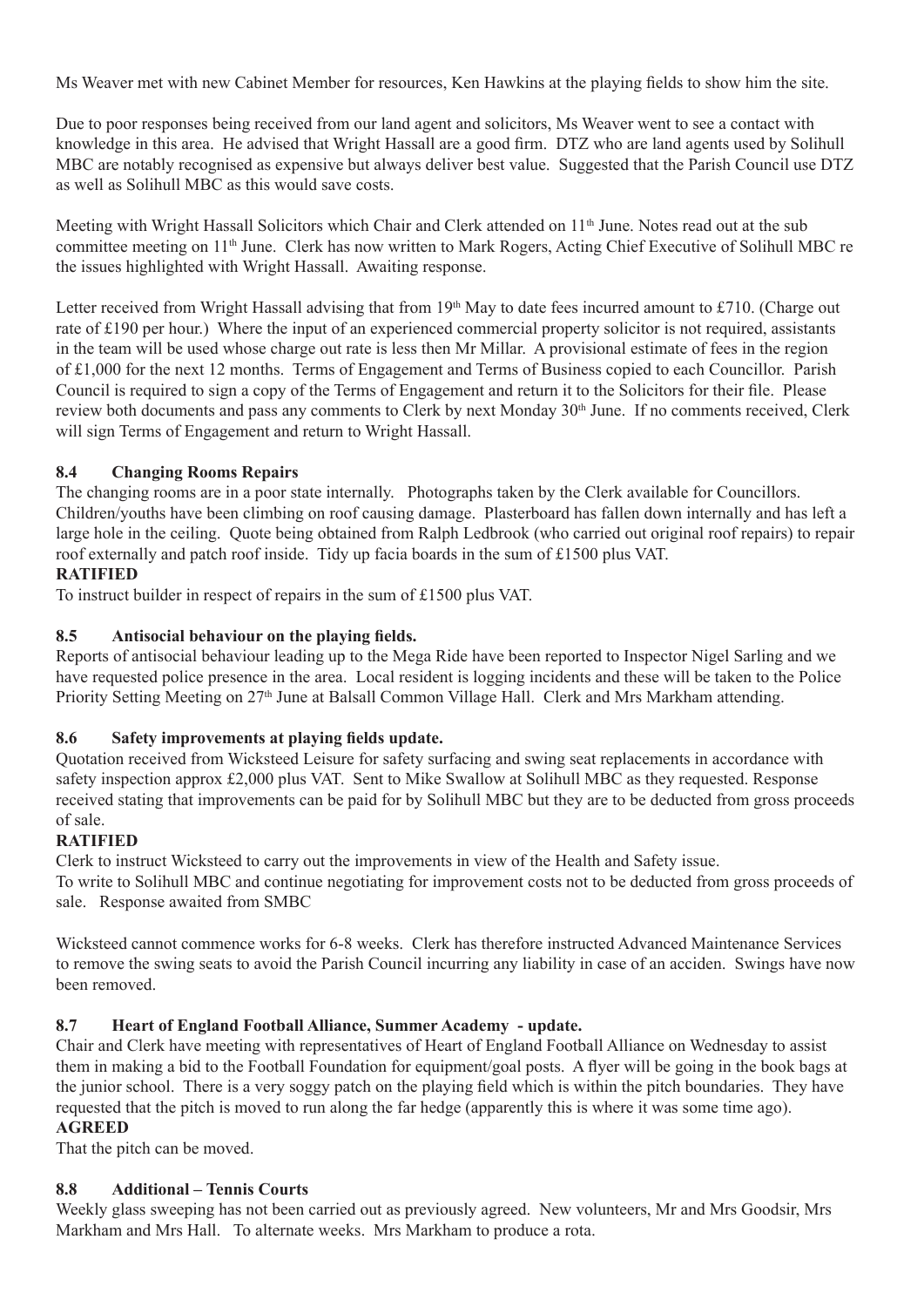# **8.9 Rubbish/Dog fouling bins**

Mrs Goodsir has liaised with the School who do not want a dog fouling bin to be placed outside the school. They consider this to be unhygienic.

# **AGREED**

This item to be removed from the agenda.

# **8.10 Christmas lights**

Previous problems raised with Christmas lights are daily switching on and off, installation, running costs, storage. Clerk has therefore obtained a quote for rented solar powered Christmas trees ranging from £160 plus VAT to £290 plus VAT. Delivery costs are dependent on final quantities ordered. The cost covers installation.

The provision of Christmas lights has not been budgeted for this financial year and we are already incurring expenditure which, although is necessary, is not in the budget. The Clerk therefore considers this should be reviewed again at the finance meeting in December/January for the following financial year.

#### **AGREED**

Costs to be reviewed in December for next financial year.

# **8.11 Allotments**

Verbal thank you to the Parish Council for the interest they have shown in the Allotments recently. Also request that plot 1 is cut back and is used as parking facility in the summer months when ground is hard.

# **AGREED**

To clarify whether planning permission is required to use plot 1 as a car park.

Tenant of allotment number 11 has requested permission to erect a 6x4 shed with a pitched roof. It would be erected at the furthest point from the road. It will be new and kept in good order. Tenancy agreement states:

*"not without the prior consent in writing of the Council to erect any new building on the allotment garden AND in regard to any building for which consent has been granted to erect the same in accordance with the plans or specifications (and of materials specified) therein submitted to the Council by the Tenant."*

#### **RESOLVED**

To write to tenant and confirm shed can be erected as stated.

#### **8.12 Pond Improvements – update**

The Ward Action Plans are going through the cabinet approvals process this month which includes the £5,000 required for initial investigations. Solihull MBC hope to commence work in July subject to cabinet approvals.

# **8.12 Risk Assessment Course for Clerk – 1st July at City College Coventry £95**

# **RESOLVED**

Clerk to attend Course in the sum of £95.

#### **9. Planning Matters**

**9.1 P/A2008/927 – 129 Fillongley Road,** Meriden – 2 storey side extension

#### **RATIFIED**

Leave to neighbour notification.

# **9.2 P/A 2008/880 – 107 Alspath Road,** Meriden – 2 storey rear extension and front porch extension

# **RATIFIED**

Leave to neighbour notification.

# **9.3 P/A2008/959 – Old School House Car Park 200 Main Road,** Meriden – erection of 2 three metre high light colunns with 2 lamps to each column

# **RATIFIED**

Leave to neighbour notification. Also, please confirm who is to pay for the electricity supply; what time the lights will be turned on and off; are they eco lights, whether the matter will be referred to conservation committee.

# **9.4 P/A2008/705 – 117 Alspath Road, Meriden** – proposed 2 storey side extension

Solihull MBC has granted full plans approval.

**9.5 P/A2008/460 – Rosslyn Old Road, Meriden** – two storey side extension to form lounge with master